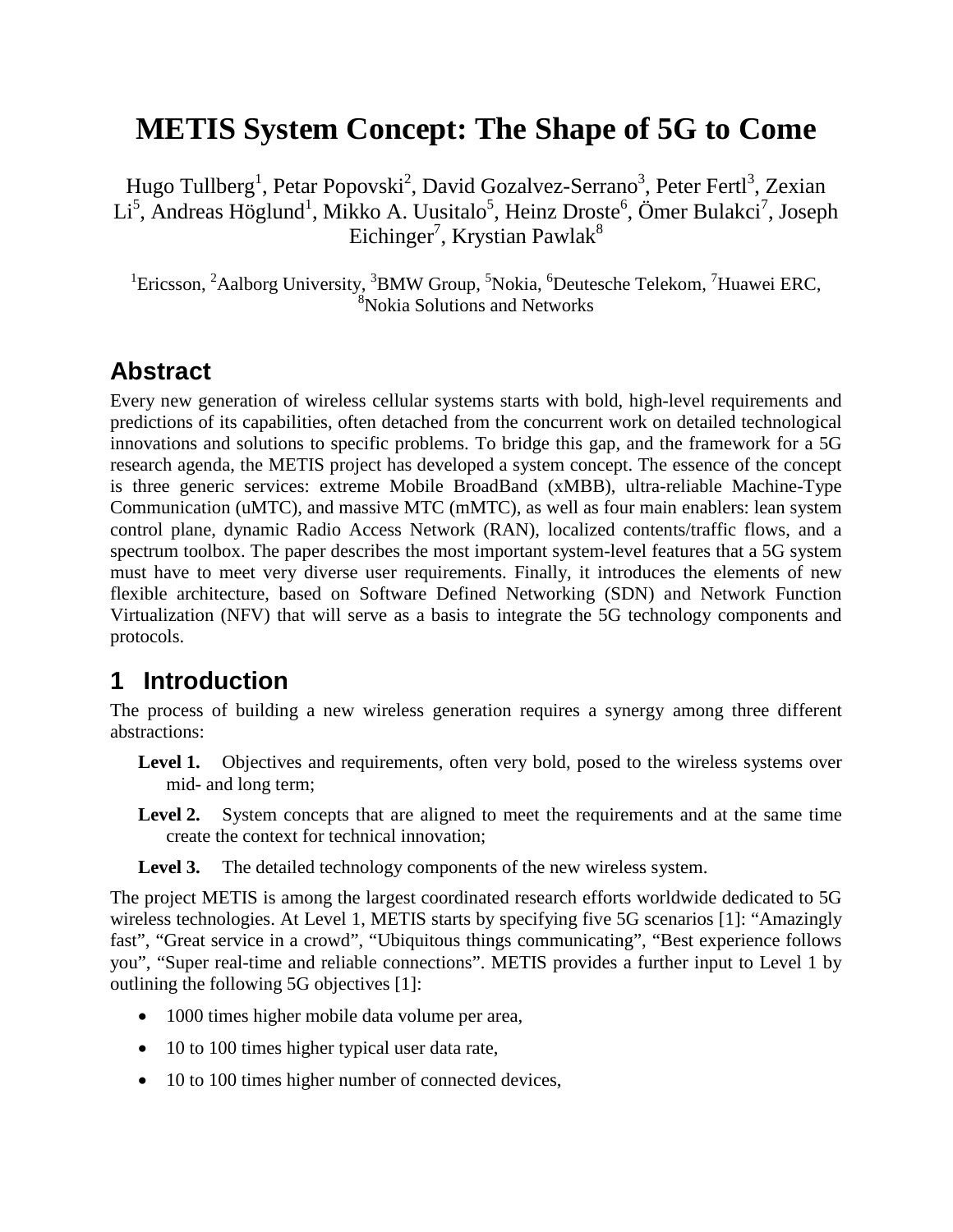- 10 times longer battery life for low power devices,
- 5 times reduced E2E latency.

At Level 3, METIS works on a large number of innovative technology components, covering the physical, MAC/link and the network layers. The technology components are: frame structure, retransmission protocols, channel estimation, etc. that are optimized to meet various requirements, such as average rate, latency, reliability for a fixed rate, etc.

This paper presents the contribution of METIS to the 5G system concept, placed at Level 2. The system concept is converting the bold numbers of the technical objectives into operational requirements posed to the detailed wireless technology components. In addition, it indicates how the technology components can be combined to reach Level 1 objectives. For example, one requirement identified at Level 1 is to use the wireless connections to improve traffic safety and efficiency. The system concept that is instrumental to achieve reliable low latency connection is to use device-to-device (D2D) communication in combination with the cellular communication. This Level-2 concept creates a context for integrating and optimizing various Level 3 technology components and thus operationalizes the scenario "Super real-time and reliable connections". Similarly, the technology components are combined to reach the requirements of the other scenarios.

The paper is organized as follows. In the next section, we start our discussion on the system concept by identifying three generic 5G services and four main enablers. Section 3 presents several features that we expect to be present in the 5G wireless systems. This is followed by description of an open and service-oriented architecture in Section 4. Our conclusions are presented in Section 5.

## **2 The METIS System Concept**

The 5G services will have very different requirements in terms of minimum data rates, latency, battery life, coverage, data volume, etc. The 5G METIS system concept is highly flexible and configurable in order to adapt to the large variation in requirements (rate, latency, number of devices) that occur in different scenarios. METIS envisions a user-centric 5G system concept based on multi-RAT (Radio Access Technologies) that provides improved Quality of user Experience (QoE) and reliability to both consumers and devices/machines.

#### *2.1 The Three Generic 5G Services*

The METIS concept envisions three generic services: *extreme Mobile BroadBand (xMBB)*, *ultrareliable MTC (uMTC)*, and *massive MTC (mMTC)*. These services are depicted in [Figure 1.](#page-2-0) For xMBB we emphasize the high rates and the increase of reliability as the rate goes to moderate; for mMTC we emphasize the massive number of devices; and for uMTC we emphasize the importance of very high reliability.

• **xMBB** provides increased data rates, but also improved QoE through reliable provisioning of moderate rates. Larger data rates are requested by high-demand applications, such as augmented reality or remote presence. Improved QoE is instantiated through the requirement to reliably provide moderate rates almost (>99%) anywhere/anytime and degrade the performance gracefully in terms of data rate and latency as the number of users increases. As seen from Figure 1, xMBB stretches from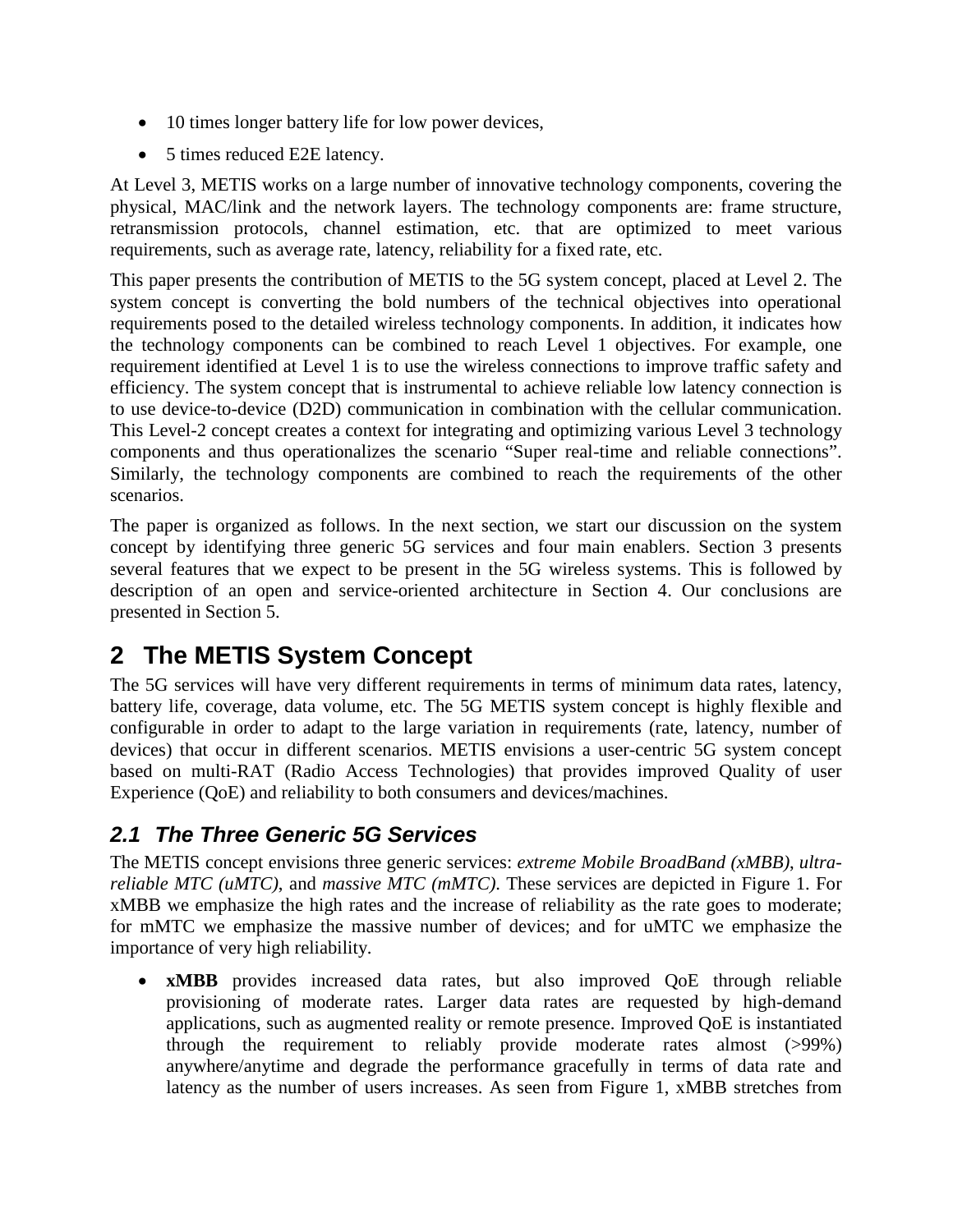peak rates in the order of Gbps to moderate rates – in the order of tens of Mbps, where the latter are offered with very high reliability.

- **mMTC** provides connectivity for a large number of cost and energy-constrained devices. Sensor and actuator deployments can be in a wide-area for surveillance and area-covering measurements, but also co-located with human users, as in body-area networks. The main attribute of this service is the massive number of connected devices, as emphasized on Figure 1, where the required rates decrease as the number of devices grows significantly.
- **uMTC** addresses the needs for ultra-reliable, time-critical services, e.g., V2X (Vehicle-to-Vehicle/Infrastructure) applications and industrial control applications. Both examples require reliable communication and V2X additionally require fast discovery and communication establishment. The main attribute is high-reliability, while the number of devices and the required data rates are relatively low.

These services have very different requirements with regards to minimum data rates, latency, battery life, coverage, data packet size, etc. Different air interfaces would be suitable for the different services, which will be reflected in the relationship between the control data and the user data. Examples where the air interfaces will differ include the design of HARQ, scheduling, random access, paging, etc. These services would still dynamically share the same timefrequency resources, achieving efficient spectrum utilization. When introducing a new service an operator would not have to buy a new spectrum band and deploy a specific radio access technology for this purpose. Instead, in the 5G concept a new service could be introduced reusing the common components, for example mobility management functionality and upper layers, and dynamically expand radio



<span id="page-2-0"></span>**Figure 1. The three generic 5G services.**

resources over time as the service is becoming increasingly popular.

#### *2.2 The Four Main Enablers*

Today's networks integrate loosely different wireless generations and other, unlicensed, wireless technologies at the higher layers of the protocol stack. On the other hand, the heterogeneity across the three generic services implies 5G systems will tightly integrate diverse services closer to the terminal, which requires the following:

- Common control functions that enable integration among different variants of the interface;
- Control functions and metadata that is specifically optimized for xMBB, mMTC, or uMTC.
- Unified radio interface from which the interfaces of xMBB, mMTC, and uMTC appear as instances.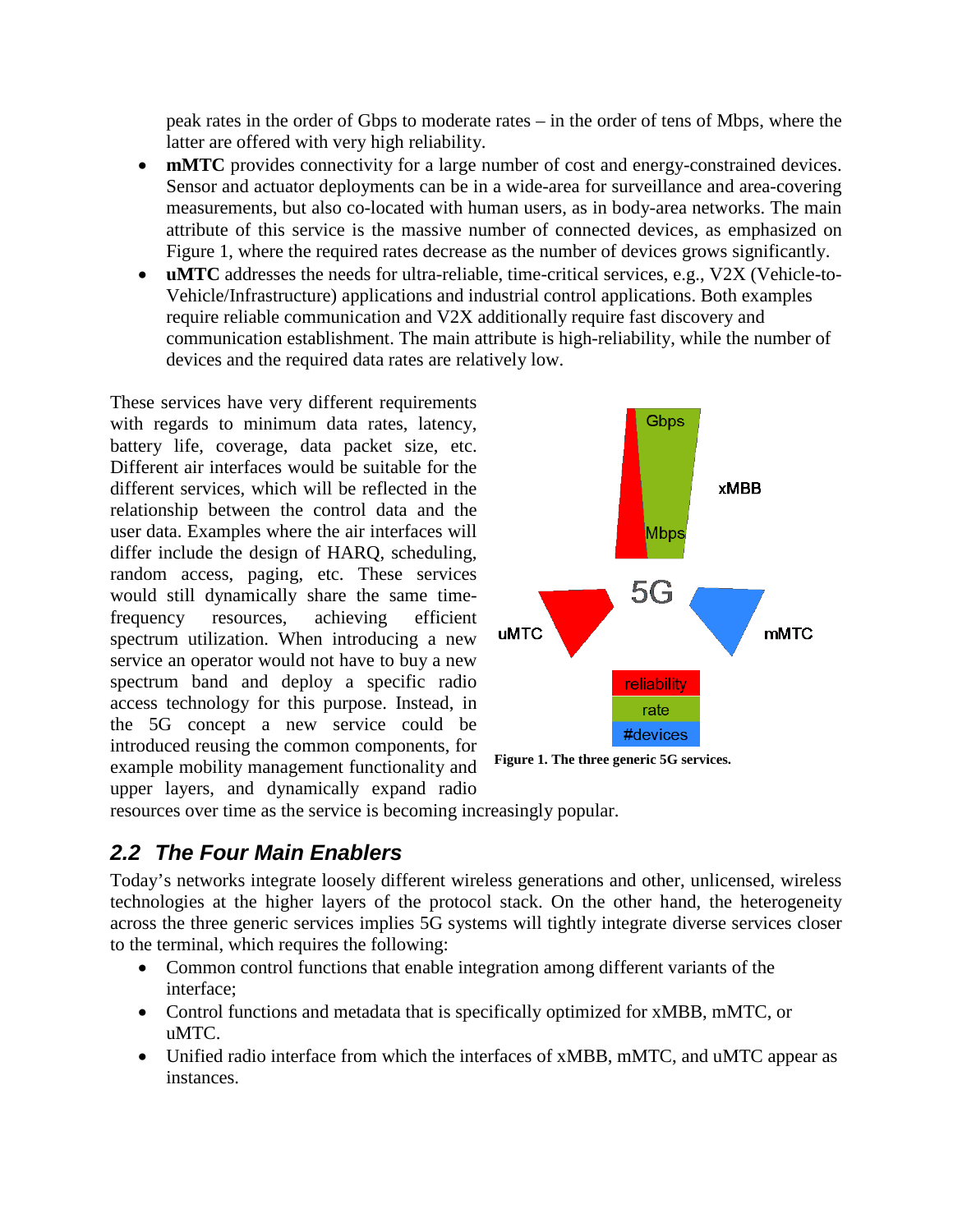The key enablers towards creating a versatile 5G system that can support the three services are:

- *Lean System Control Plane.* It efficiently provides new signaling/control information that is necessary to guarantee latency and reliability, support spectrum flexibility, support large variety of devices with very different capabilities and ensure energy efficiency.
- *Dynamic RAN (Radio Access Network).* A revision of the traditional radio access infrastructure in order to include dynamic elements, such as rapid dense deployment of access points or nomadic access points. As the first 5G feature indicates, in dynamic RAN a wireless device may exhibit duality, being able to act both as terminal and as an infrastructure node. Dynamic RAN incorporates ultra-dense networks (UDN) and nomadic access nodes (mobile relaying does not exist up to now in 3GPP networks), and supports Device-to-Device (D2D) communication for local traffic offloading and backhaul.
- *Localized Contents/Traffic Flows.* Allows offloading, aggregation and distribution of realtime and cached content. Localization reduces the load on the backhaul and provides aggregation of e.g. sensor information.
- *Spectrum Toolbox*. This is a set of enablers (tools) to allow 5G systems to operate with unprecedented spectrum flexibility in existing and new bands, under different regulatory and spectrum sharing scenarios.

# **3 The 5G Features**

This section describes a set of *5G features* as envisioned by the METIS 5G system concept. Some of the features are already present in 4G or even the earlier generations, such as e.g. the ongoing standardization of D2D connections [\[2\]\[3\]](#page-11-1) or Machine-Type Communication (MTC) [\[4\].](#page-11-2) However, we expect these features to mature within 5G and support the ambitious objectives set at Level 1. In fact, 5G wireless systems will contain three types of features:

- *Mature elements of the system concepts transferred from the previous generations*. These features will be carried into the 5G systems, with suitable adaptation. Examples include: wide-area coverage, efficient mobility support and energy-efficient terminal operation.
- *Emerging system concepts.* Some of those concepts are already deployed and operational, but are expected to mature in order to fit the 5G requirements and architecture. Examples include cloud RAN, offloading through local connections, etc.
- *Novel 5G-specific concepts.* These concepts include nomadic cells, ultra-reliable connections for critical control, D2D for relaying and aggregation of machine-type traffic, massive machine-type communications, flexibility and configurability across a large range of rate and latency requirements, etc.

#### *3.1 Dual role of the mobile wireless devices*

Traditionally, mobile wireless networks feature two node types: infrastructure nodes (access points, base stations) and terminal nodes (mobile devices). There has been a clear, predefined hierarchy of master nodes (infrastructure) and slave nodes (terminals) that is underlying any protocol pertaining to the establishment, usage and maintenance of a wireless link. As the processing/computing capability of the wireless devices increases, 5G networks will feature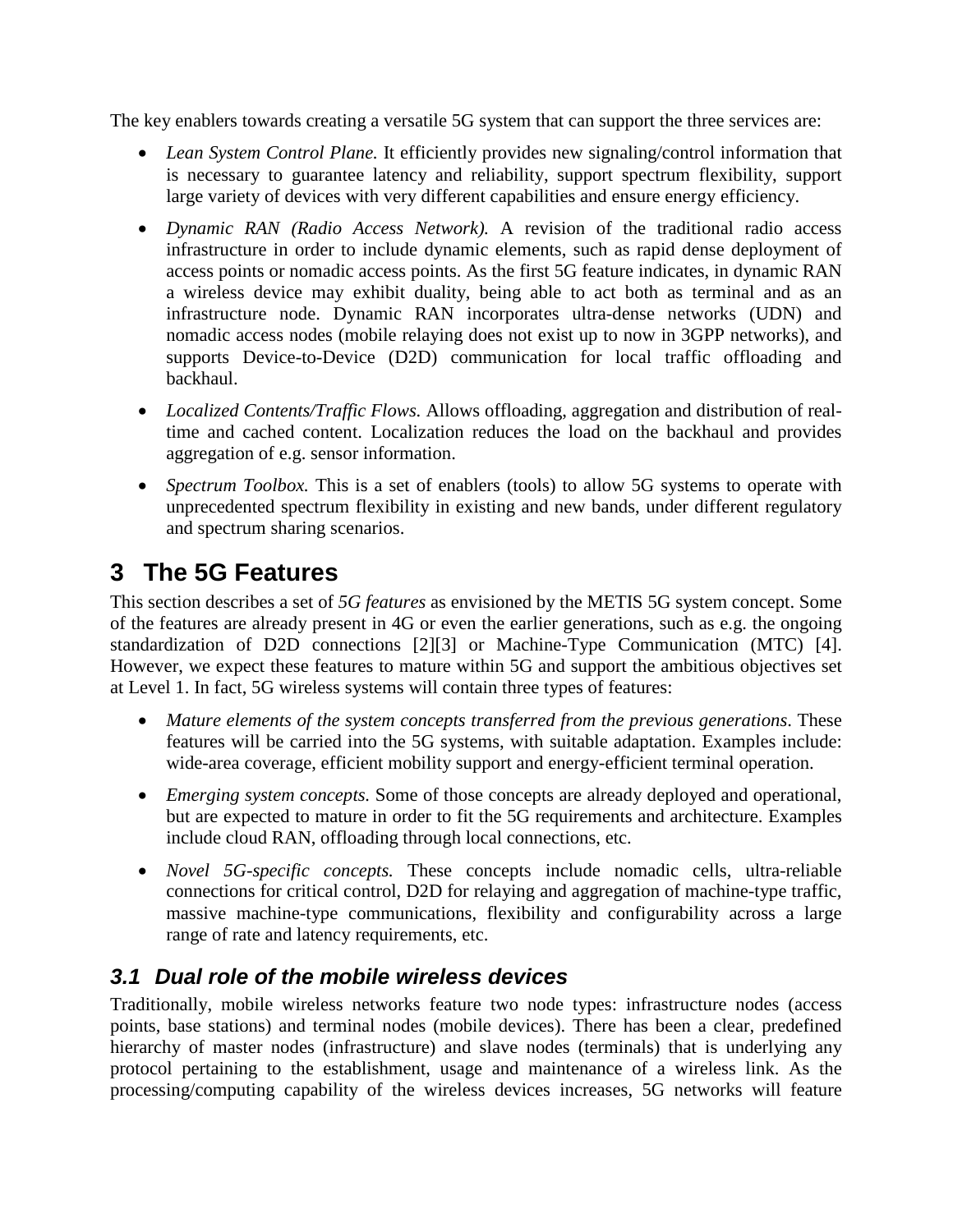mobile wireless devices that float in the region between pure infrastructure and pure terminal nodes. The key enabler is the direct D<sub>2</sub>D communication, where certain radio network control functions are transferred to the device. A D2D-equipped device can have a *dual* role, illustrated in [Figure](#page-4-0) 2, either act as an infrastructure node or as a terminal, such as:

- Vehicle acting as a terminal, but also as an access node of a nomadic cell.
- D2D relaying for range extension, improved capacity, longer battery life and confinement of the traffic to the local area instead of using resources over a wide area.

<span id="page-4-0"></span>

**Figure 2. Examples of a dual role for a 5G device.**

• Caching of popular contents in mobile devices, which puts them later on in a position to act as access node for wireless distribution of contents.

The dual role of a wireless device parallels the emerging concept of *prosumer* in smart energy grids, where a user can act both as a consumer and producer of energy. The dual role is primarily assigned to devices supporting very large or very reliable moderate rates, as in xMBB, as they will be similar in size and complexity to the infrastructure nodes. On the other hand, the MTC devices will be significantly simpler and cheaper from the high-rate devices. Hence, in 5G the difference between some infrastructure nodes and some device types will be much smaller than the difference across various device types.

#### *3.2 Ultra-reliable links with low latency*

5G systems will have to satisfy requirements, not supported currently, in terms of reliability and availability and enable applications such as traffic safety, automatic train control systems, industrial automation, and e-health services [\[5\].](#page-11-3) Two examples are illustrated in [Figure](#page-4-1) 3.

For example, some traffic safety applications require information packets to be successfully delivered with very high probability, within a certain deadline. The failure to achieve this can seriously affect the wellbeing of the users relying on the traffic safety service. Achieving high reliability at all locations and all times would result in an overdesigned system and air interface that is inefficient in terms of data rate and power consumption. It is therefore necessary to carefully co-design the application layer and wireless link to guarantee safety while keeping the costs **reliable links with low latency.**  acceptable.



**Traffic Safety**



**Industrial automation**

<span id="page-4-1"></span>**Figure 3. Two example scenarios that require ultra-**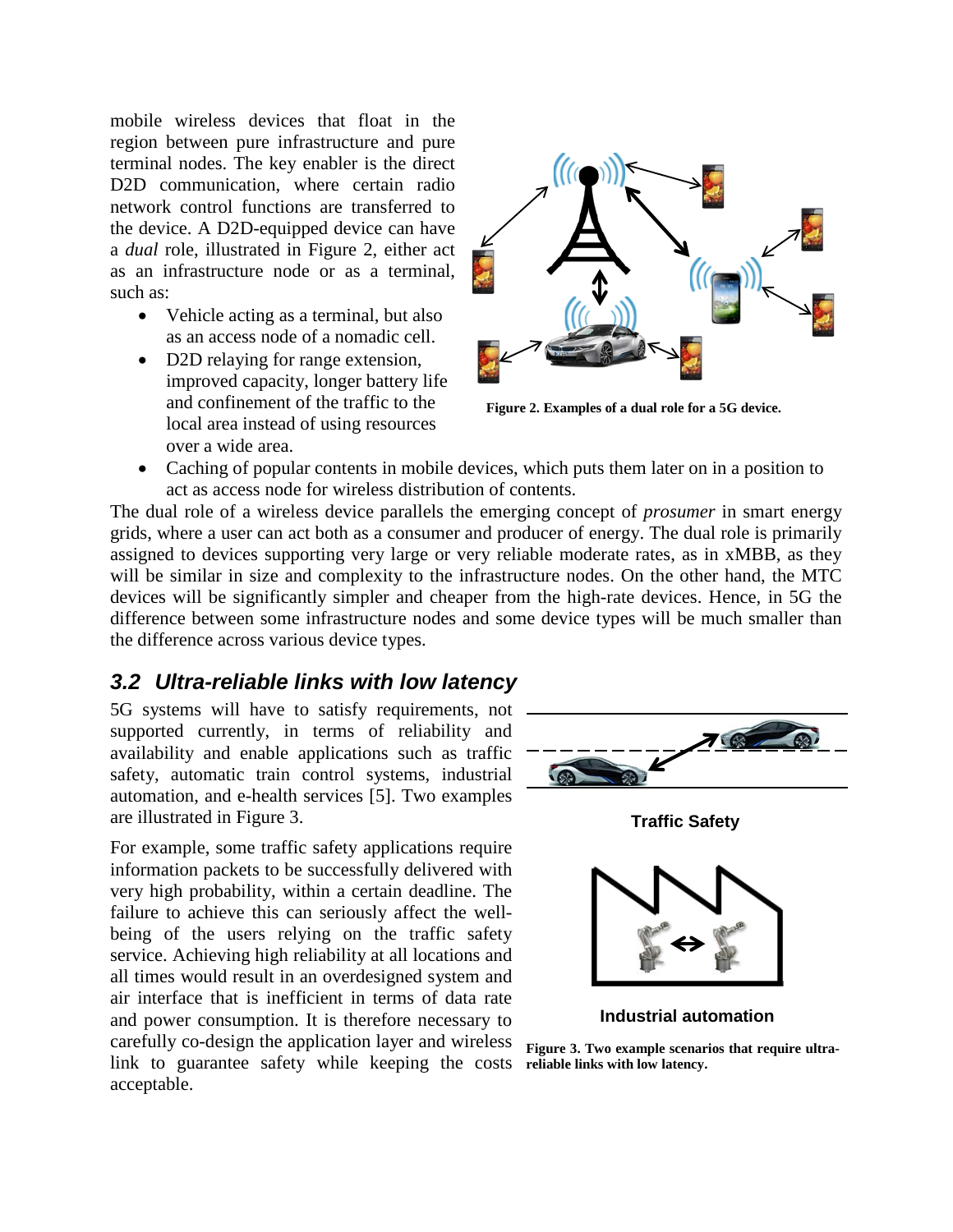As another example, industrial control requires Ultra-Reliable MTC (uMTC) that is capable to handle different kinds of traffic featuring periodic data, sporadic data and configuration messages. Periodic data is associated with inputs and outputs of control algorithms and must be delivered, with a high reliability, within a deadline. In general, the typical data packet is short and the bandwidth per node is low. Sporadic data, e.g. associated with alarms, must be delivered with a bounded latency, which may differ depending on the alarm criticality. Configuration messages are typically non-real-time, but require extremely high reliability of delivery.

In order to support reliable and low-latency (<10ms) connections within a relatively short range, 5G wireless systems will feature network-controlled D2D communication. The network assistance will enable efficient discovery, link-establishment, as well as optimized management of interference among the proximate interfering links. The use of wide-area networks connection makes this D2D communication mode fundamentally different from the other modes for shortrange connectivity, such as D2D connection in unlicensed bands.

#### *3.3 Guaranteed moderate rates and very high peak rates*

The feature that is most commonly associated with 5G is the provision of extremely high rates to each user, ranging in the order of Gbps. However, from the user perspective, reliable provisioning of moderate rates (50-100 Mbps) is at least as important as maximizing the peak rates. This is often expressed as providing a certain minimum data rate "everywhere". Such a feature has the potential to introduce a new class of disruptive services, which are designed under the assumption that the wireless connection is "always there".

The reliable support for moderate rates is fundamentally different than extrapolating today's air interfaces to higher data rates, since e.g. 4G can be regarded as a technology optimized for high peak rates. The new transmission technologies, such as Massive MIMO, and the concept of ultradense deployments are instrumental for providing robust radio signal and maintain the desired Signal-to-Interference-and-Noise Ratio (SINR). High reliability means that moderate rates should be sustained when the wireless network is challenged, such as in crowded scenarios or under high mobility. For example, in crowded scenarios, the reliable moderate rates means that the system is capable to gracefully degrade the performance of each user instead of refusing service to some of the users. An important enabler of reliable moderate rates is the tight integration of multiple RATs, using optimized signaling/control information.

#### *3.4 Wireless resilient to the lack of infrastructure support*

The lack of infrastructure support in general occurs due to: (1) user mobility towards places with worsened or nonexistent network coverage; (2) equipment failure or infrastructure damages due to reasons like natural disasters. 5G systems should integrate the complementary use of networkcontrolled and pure ad-hoc D2D communications in order to offer minimal connectivity in emergency/disaster scenarios, and to satisfy the availability and reliability requirements for mission-critical applications (uMTC), such as road safety and public safety, in an efficient manner. Network-controlled D2D communication provides a significantly better performance than pure ad-hoc D2D communication as result of the superior resource allocation and interference management that can be achieved by the involvement of a central entity (i.e. base station). Nevertheless, critical applications must operate at some degree along the entire service area (e.g. the road network in the case of road safety applications), and not only in the presence of network coverage. The use of ad-hoc D2D communication is therefore essential to enable the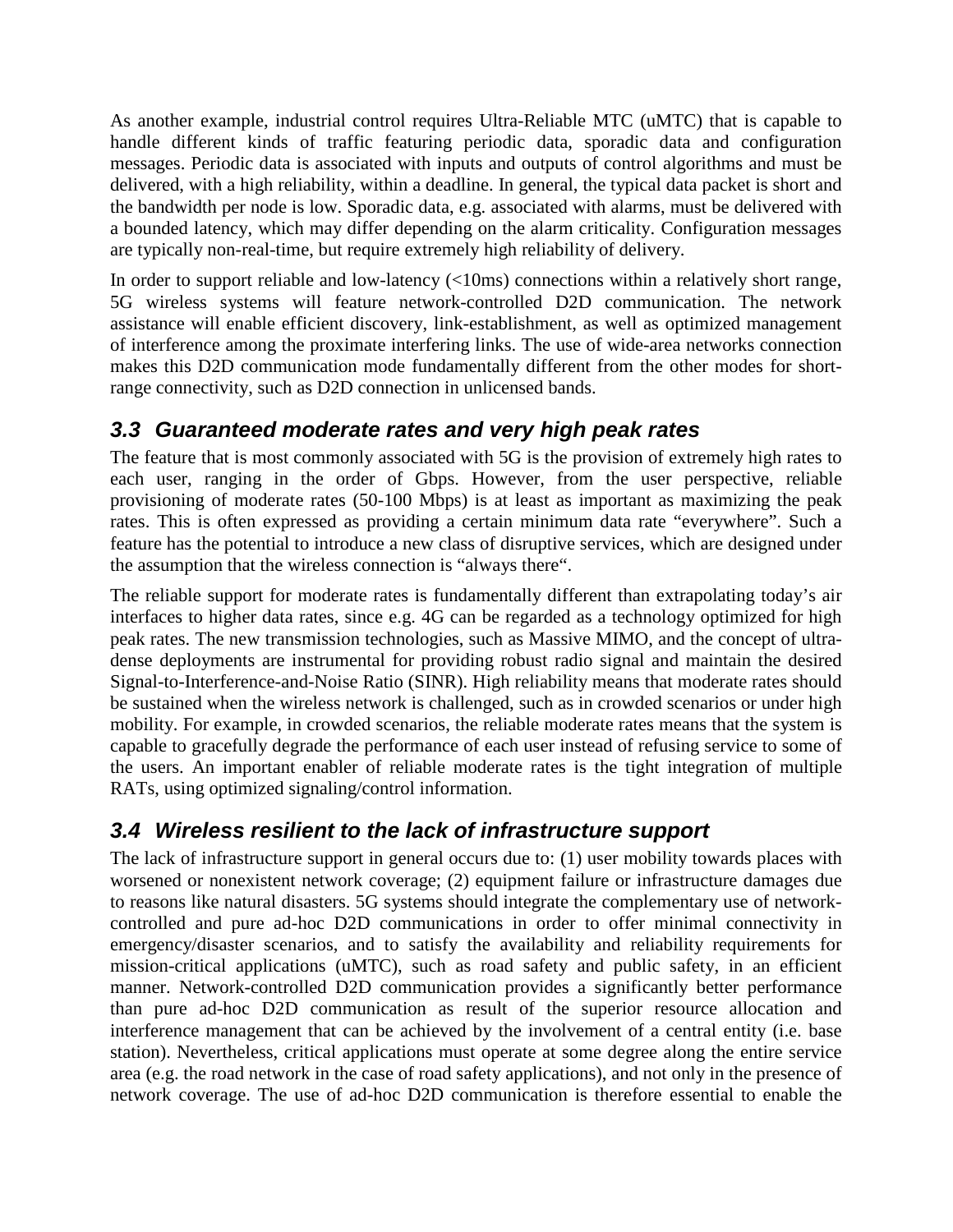communication between devices even in out-of-coverage circumstances. 5G networks are expected to feature mode selection schemes that manage the switching between different communication modes, such as ad hoc and network-controlled D2D mode.

The future 5G network shall also work in case of partial network failure caused, for instance, by a natural disaster. In this manner, the base stations or even the devices can adopt the role of a cluster head to form ad-hoc networks, and thus, enable local communication even if the connection to the core network is broken. To this purpose, limited core network functions could be preconfigured in the radio access network.

#### *3.5 Increased cooperation among operators*

5G services will require novel and more complex way of interaction and collaboration among the operators. Let us consider, as an example, the new services associated with V2X communication, supported by networkcontrolled D2D communication. Compared to a normal cellular operation, D<sub>2</sub>D requires changes in operating procedures especially considering communication among devices from different operators. Only when operators can cooperate more closely, and the devices or vehicle terminals from different operators can establish direct communication link among themselves, the D2D based solution can provide satisfactory performance, as show in [Figure](#page-6-0) 4. Another example for inter-



<span id="page-6-0"></span>**Figure 4. Situations where increased cooperation between operators is beneficial or even necessary to provide the desired service level.** 

operator cooperation is spectrum sharing for improved interference management and coexistence.

There are different ways to increase cooperation among operators. One way to solve the problem is to have one network unit which is running independently to handle inter-operator issues including authentication, inter-operator service authorization etc. while another way is operator can exchange certain information via devices. Taking co-existence as one example, one operator can make decision based on the device measurement report where the measurement is done in the other operator's NW.

#### *3.6 Self-organized network follows the crowd*

Self-organizing networks (SON) have been specified and defined in 3GPP featuring selfconfiguration, self-optimization, and self-healing functions. However, next-generation networks will show a new level of adaptivity that even goes beyond SON. One clear instance is the introduction of nomadic nodes [\[6\],](#page-11-4) which will provide a very flexible tool for dynamic network deployment in order to respond to the user demand. In particular, a nomadic node describes a network node that provides relay-like communication capabilities. However, in contrast to a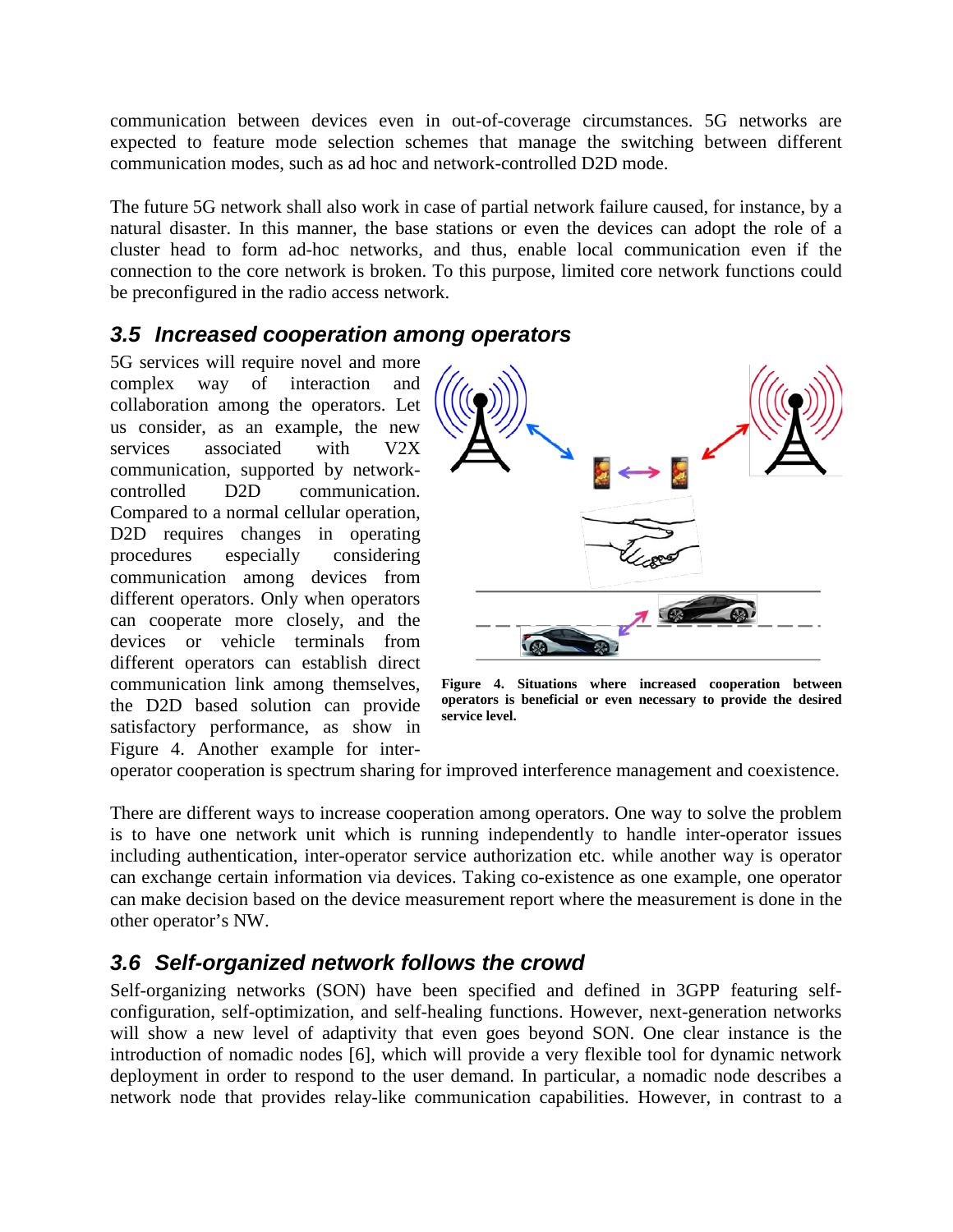traditional fixed or moving relay (as defined in 3GPP), there is an inherent uncertainty with regards to its temporal and/or spatial availability, i.e., a nomadic node may shut-down its service, change its geographical position and then become available again (hence, the term "nomadic"). For example, the on-board communications infrastructure deployed in future vehicles may serve for such purposes while the vehicle is parked since the density of cars is strongly correlated to the density of people i.e. follows the crowd. Although nomadic nodes are stationary, the inherent uncertainty with regards to their availability resembles a network that is "moving" or "movable". While the location of operator-deployed relay nodes is optimized by means of network planning, nomadic nodes are randomly distributed and operate in a self-organized fashion. Furthermore, nomadic nodes are likely to cluster (e.g., parked vehicles) which allows for activating only those nodes that best serve the current capacity, coverage, load balancing or energy efficiency demands while causing least additional interference [\[7\].](#page-11-5) The dynamic deployment and activation of nomadic nodes requires a flexible backhaul. Wireless backhaul, either inband or outband, utilizing massive-MIMO in cmW/mmW and network coding are promising.

In this sense, future networks will "follow" the crowd (i.e., end users) as well as the demands of novel and revolutionary services.

#### *3.7 Localized traffic offloading*

Mobile data offloading from cellular to WiFi has been discussed for several years in order to cope with the exponentially increasing data traffic volume. 3GPP has been specifying mechanisms for WLAN and cellular interworking. Another technique that brings offloading gain is local opportunistic caching on clients rather than on servers and sharing.

Direct D2D communication is the key enabler for seamless and local traffic offloading in 5G networks. Network-controlled D2D communication offers the opportunity for local management of short-distance communication links, which allows separating local traffic from the global network. This will not only significantly unburden the load on the backhaul and core network caused by data transfer and signaling, but also reduce the effort necessary for traffic management at the central network nodes. Based on D2D communication, local data sharing zones can be easily set up, allowing real-time and cached content sharing by a large number of users without overloading the global network. This setup extends the idea of distributed network management by incorporating the end devices into the network management concept. The short distance transmission enables high-rate links with reduced power consumption, even if D2D is operated on the same carrier as the cellular network.

Another enabler for localized traffic handling is the establishment of local data sharing by means of wireless access points in dense deployments, which can coordinate the sharing process. For example, the local content interesting for the target crowd may be stored at nomadic nodes on-aneed basis. The use nomadic nodes, which follow the crowd, allows for operating local data sharing hotspots in an ad-hoc manner.

#### *3.8 Unprecedented spectrum flexibility*

Licensed exclusive use of spectrum builds the most important basis for good quality of service for end users and businesses. 3GPP is currently discussing to supplement the licensed spectrum for LTE with an unlicensed spectrum. However, as we are facing an exponential increase in the amount of wireless traffic, there is a need for novel approaches to the spectrum use, demanding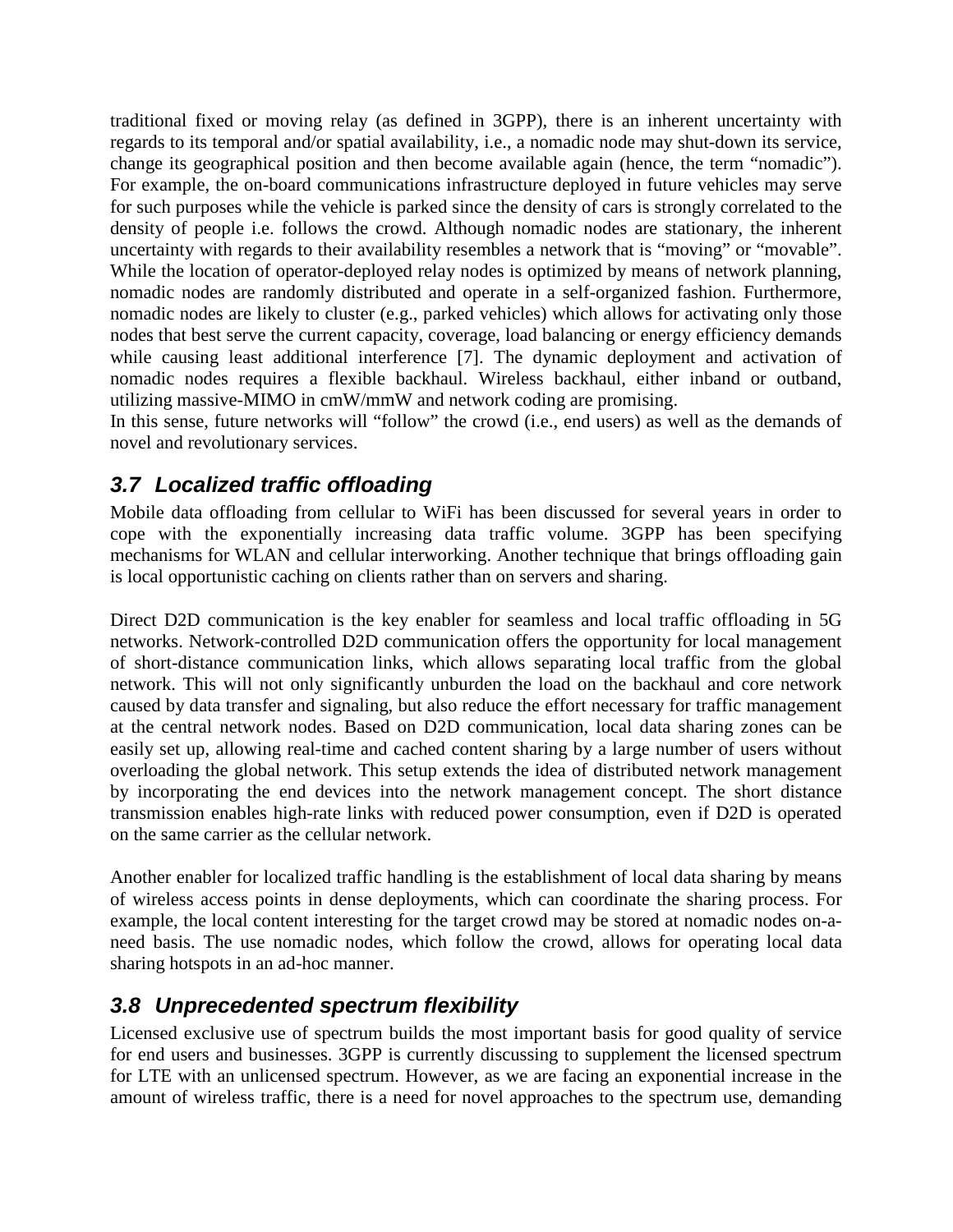unprecedented flexibility in allocating and using the spectrum in order to adapt to the opportunities and demands in space and time.

One approach is to build a set of tools to address the expected needs in the expected situations. [Figure](#page-8-0) 5 shows the possible tools, i.e., technical enablers, and how they can be combined to address the right spectrum usage scenarios under the possible regulatory frameworks.



<span id="page-8-0"></span>**Figure 5. Illustration of the spectrum toolbox.** 

Use of radio spectrum can be authorized in two ways: *individual authorization (licensed)* and *general authorization (unlicensed).* The difference with the current notion of licensed/unlicensed use is much more refined rules for sharing, leading to complex spectrum usage patterns. Four main spectrum usage/sharing scenarios can be identified for these authorization modes (see [Figure](#page-8-0) 5), spanning the region relevant for any future spectrum regulation:

- *Limited spectrum pool.* A limited number of known operators obtain authorizations to access a spectrum band on a shared basis
- *Mutual renting*. An operator rents at least part of its licensed spectrum to another operator, but has preemptive priority to its own licensed spectrum resources
- *Vertical sharing.* 5G systems are expected to be operating with lower spectrum access priority than primary users.
- *Unlicensed horizontal sharing.* This is similar to a classical unlicensed access with restrictions in power, time usage, use of Listen-Before-Talk, etc.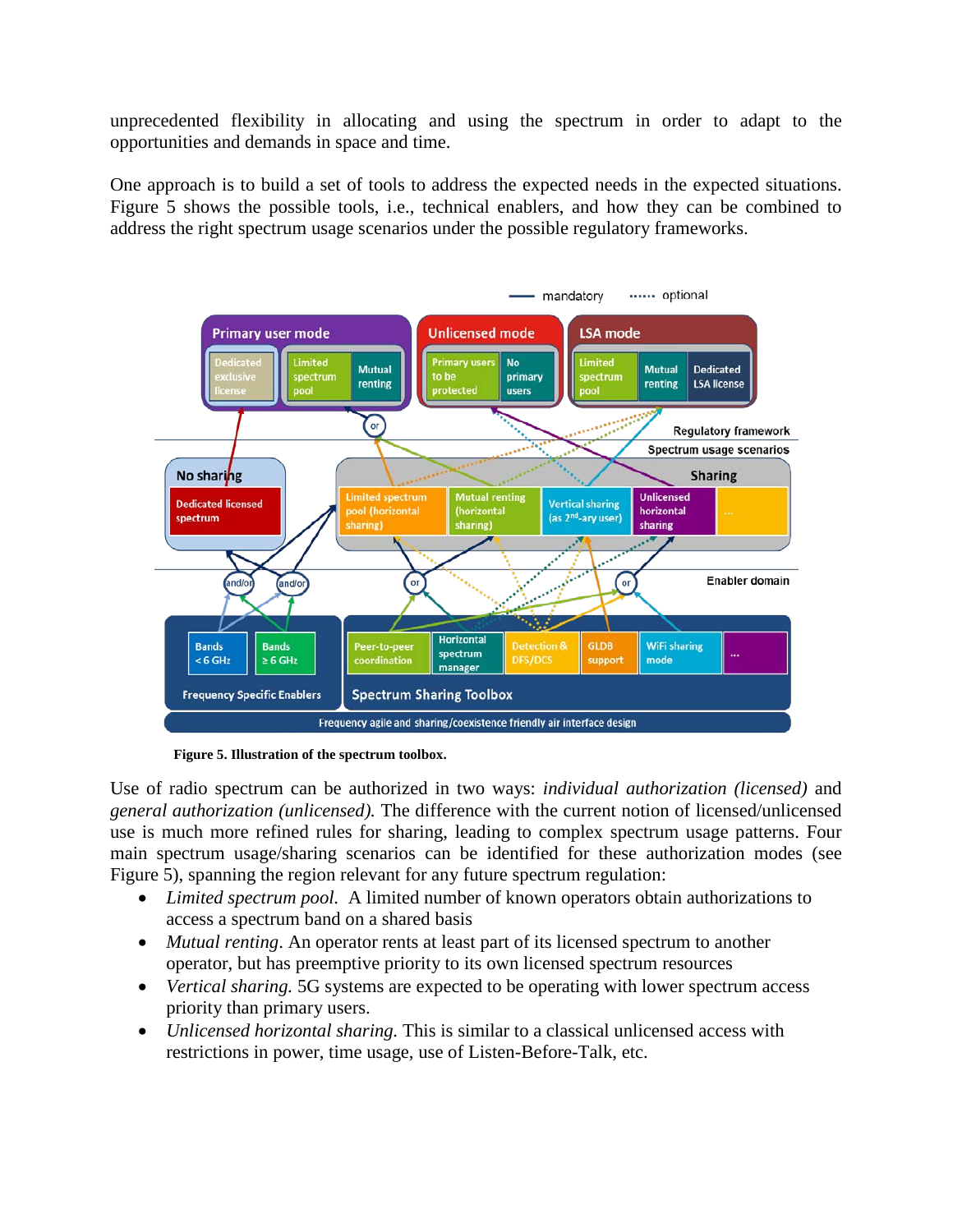A number of enablers can be identified that, sometimes in combination, will address the expected technical requirements derived from the scenarios. The set of those enablers constitute the Spectrum Toolbox. Example enablers include: peer-to-peer coordination (spectrum negotiation and sharing between resource-compatible networks that implement the same coordination protocol), horizontal spectrum manager (resource usage between equal-priority networks), spectrum sensing, frequency-specific enablers above 6GHz (taking advantage of the specific physical properties of these higher frequencies), flexible usage of fragmented and dynamically changing spectrum opportunities.

#### *3.9 Energy efficiency*

The energy efficiency can be considered at a device side or a network side. However, with the dual role of the mobile wireless devices in 5G, the distinction between the two cases above will be blurred. As networks densification continues to meet the capacity demands, it becomes increasingly important to be able to activate and deactivate network nodes depending on the traffic load, or alternatively, to switch off some of the node functionality in low-load modes [\[8\]\[9\].](#page-11-6)

The energy consumption in today's networks is dominated by transmission of overhead signals, such as pilots, when no user data traffic is transmitted [\[8\].](#page-11-6) Improvements in network energy efficiency can be achieved by e.g., new lean signaling procedures, novel air interface designs, and network node activation/deactivation. A 5G system will integrate nodes with large and small coverage areas operating in different frequencies, e.g., macro cells below 6GHz and fixed and/or nomadic nodes in mmWs. This leads to a different split of the control and user planes. For xMBB it makes sense to split the C and U planes, to have control at a lower frequency and user traffic at higher frequencies for higher data rates [\[10\].](#page-11-7) For other services, e.g. mMTC a C/U plane split may not be desirable and it will therefore be a challenge to have xMBB and mMTC on the same carrier and hardware.

### **4 Open and Service-oriented flexible radio access network**

The envisioned flexible architecture will provide the necessary means to realize efficient integration and cooperation of many technology components to fulfill the different requirements of the target services. The most important features of an open and service-oriented flexible architecture are:

- Focus on network functions (NFs) and their interfaces rather than on network nodes.
- Service-oriented flexible network configuration utilizing adapted NF Virtualization (NFV) and Software Defined Networking (SDN) approaches [\[11\].](#page-12-0)
- Integration of any connected or connectable network element (NE) including device networks.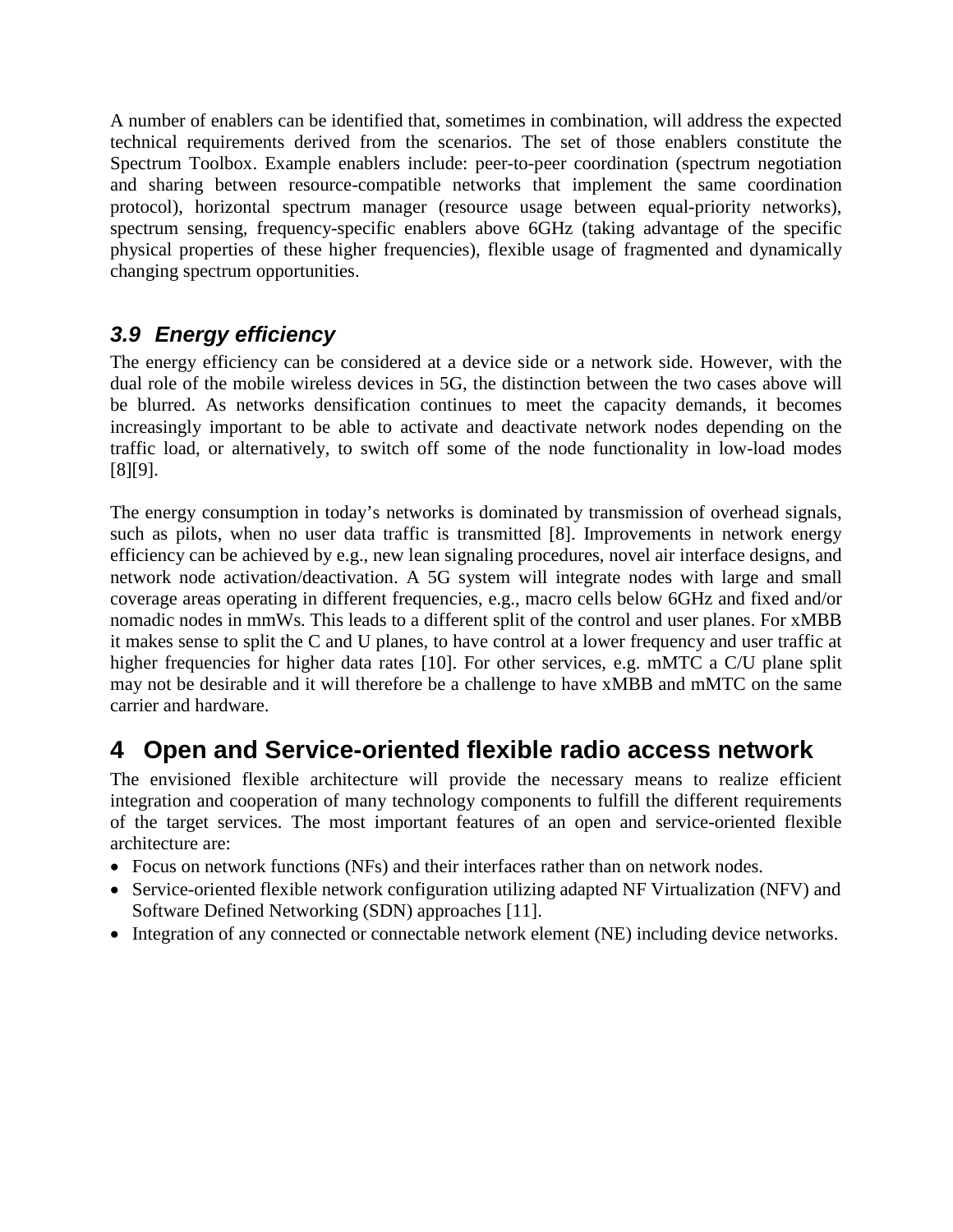

<span id="page-10-0"></span>**Figure 6. High-level logical view of open and service-oriented flexible architecture.** 

The 5G function pool [\(Figure](#page-10-0) 6) is a collection of data processing and control functions that are derived by functional decomposition of promising technologies, such as network-assisted D2D, massive MIMO, low-latency HARQ, etc.. Service-flow management analyzes the requested services and outlines the requirements for data flows of the target services through network. Instead of static assignment of NFs to NEs the function configuration is managed by a Function Coordinator comprising orchestrator and Virtual NF (VNF) managers. NF descriptions of the Function Pool as well as context information collected from the whole network are taken into account. In particular, there are NFs that comprise a set of Functional Elements (FEs) and operate synchronized to radio slots and frames, whereas others have more relaxed time constraints.

The time constraints will influence the flexibility of function placement within the network topology. NFs with tight timing constraints will have to be placed in the vicinity of antennas or at medium layers within the network topology (Cloud RANs, C-RAN) where Radio NEs (RNEs) can be flexibly configured to host NFs. NFs with relaxed time constraints may be operated in a centralized or distributed manner, according to service or operator needs. Similar to RNE, logical Core NEs (CNEs) will host mainly VNFs related to classical core responsibilities. Depending on the service needs, CNEs will not only be operated centrally but also at network edge (e.g., local break outs for latency reduction).

This architecture enables on-demand creation of customized virtual networks in a complex heterogeneous deployment. Software Defined Topology (SDT) manager is used to set up serviceoriented logical control and data-plane topologies, while Software Defined Processing manager (SDP) configures RNEs and CNEs based on these logical topologies. Extended 5G SDN controllers for RNE will handle radio specific peculiarities, such as piggy backing of control and data streams in case of MTC, mobility management, etc.

The METIS system concept enables integration of any connected or connectable NE considering the network as a whole. As a consequence, certain functionalities of the user devices may be partially controlled by the operator, e.g. in case of D2D relaying. In addition to the current NFV and SDN concepts, novel 5G Function Coordinator needs to support NEs for virtualization, but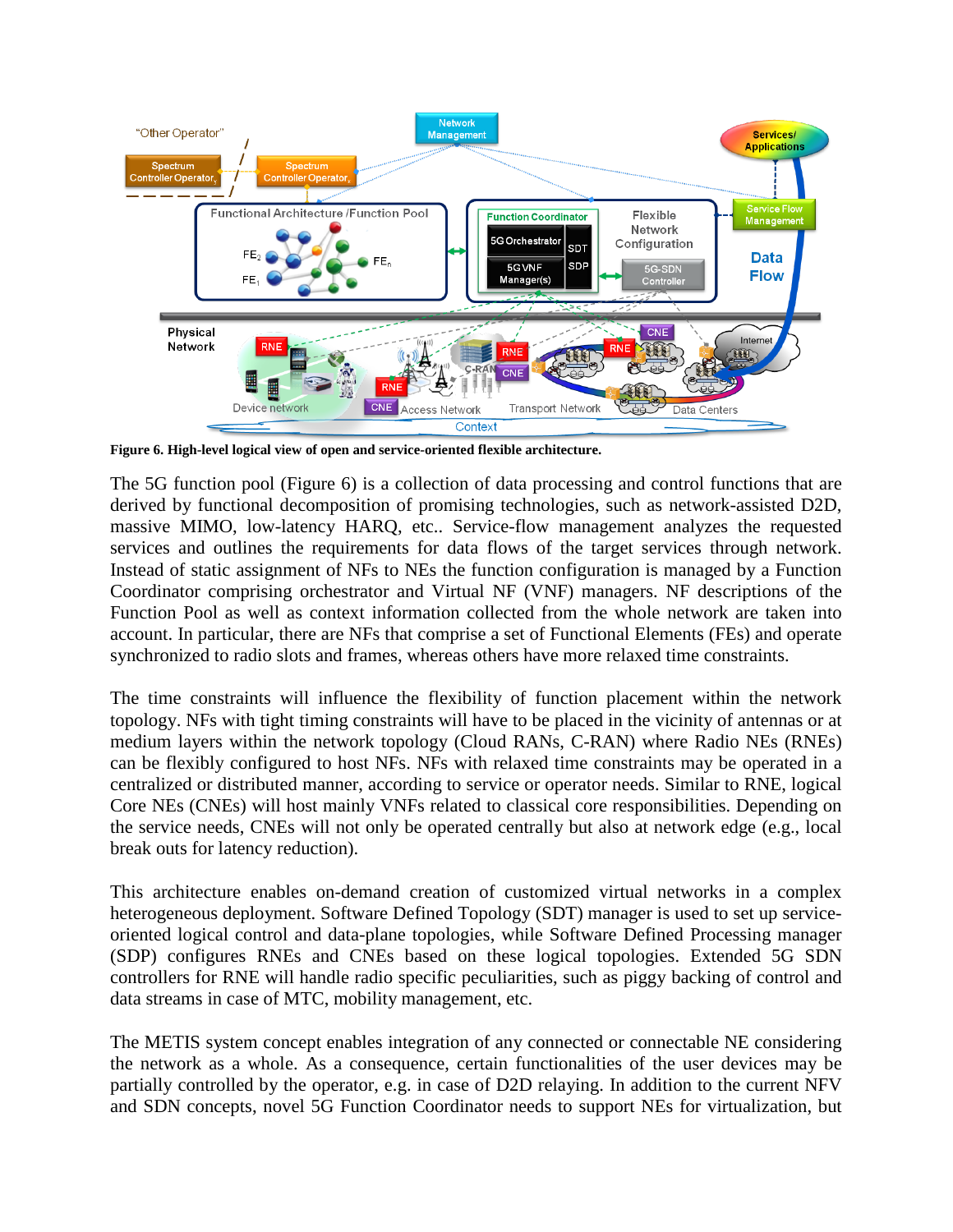also a mix of optimized components with accelerators, and simple software and hardware platforms, e.g., hardware-limited sensors that may not be updated with new functionalities and cluster heads that can employ device duality within dynamic RAN.

# **5 Conclusions**

The development of 5G wireless systems is in its infancy and it is difficult to state precisely how the final system design options will look like. Yet, it is already possible to identify important services, enablers and features that will be present in, practically, any conceivable solution for a 5G system. The main objective of this paper is to give insights into the features, required flexibility, and the general architectural approach to the design of a 5G system. A theme that pervades multiple features is direct D2D communication, as its combination with the cellular network communication will lead to improvements in reliability and/or spectrum usage. The overall architecture follows the trend of SDN and NFV, adding functions and procedures specific to wireless mobile communication, such as resource allocation and mobility. We believe that this paper is shaping the 5G research agenda by setting a useful framework for innovation and optimization of specific wireless transmission techniques and protocols.

# **Acknowledgments**

The authors would like to thank all our colleagues in METIS, though the opinions expressed herein are those of the authors.

# **References**

- <span id="page-11-0"></span>[1] METIS Deliverable D1.1. "Scenarios, requirements and KPIs for 5G mobile and wireless system," EU-FP7 Project METIS (ICT-317669) Deliverable 1.1, April 2013.
- <span id="page-11-1"></span>[2] 3GPP TR22.803, "Feasibility study for Proximity Services (ProSe), v12.2.0," June 2013.
- [3] 3GPP TR23.703, "Study on architecture enhancements to support Proximity Services (ProSe)," v1.1.0, Jan. 2014.
- <span id="page-11-2"></span>[4] 3GPP TR 36.888, "Study on provision of low-cost Machine-Type Communications (MTC) User Equipments (UEs) based on LTE," v.12.0.0, June 2013.
- <span id="page-11-3"></span>[5] P. Popovski, "Ultra-Reliable Communication in 5G Wireless Systems", 1st Int. Conf. on 5G for Ubiquitous Connectivity, Levi, Finland, November 2014.
- <span id="page-11-4"></span>[6] METIS Deliverable D6.2 "Initial report on horizontal topics, first results and 5G system concept," EU-FP7 Project METIS (ICT-317669) Deliverable D6.2, April 2014.
- <span id="page-11-5"></span>[7] Ö. Bulakci, Z. Ren , C. Zhou, J. Eichinger, P. Fertl, and S. Stanczak, "Dynamic Nomadic Node Selection for Performance Enhancement in Composite Fading/Shadowing Environments," IEEE VTC 2014-Spring, Seoul, South Korea, May 2014.
- <span id="page-11-6"></span>[8] EARTH Deliverable D3.3 "Final Report on Green technologies," EU-FP7 Project EARTH (INFSO-ICT-247733) Deliverable 3.3, July 2012.
- [9] M. Olsson, C. Cavdar, P. Frenger, S. Tombaz, and R. Jantti, "5GrEEn: Towards Green 5G Mobile Networks," IEEE Int. Conf. on Wireless and Mobile Computing, Networking and Communications (WiMob 2013), Lyon, France, Oct. 2013.
- <span id="page-11-7"></span>[10] METIS Deliverable D4.2. "Final report on trade-off investigations," EU-FP7 Project METIS (ICT-317669) Deliverable 4.2, August 2014.